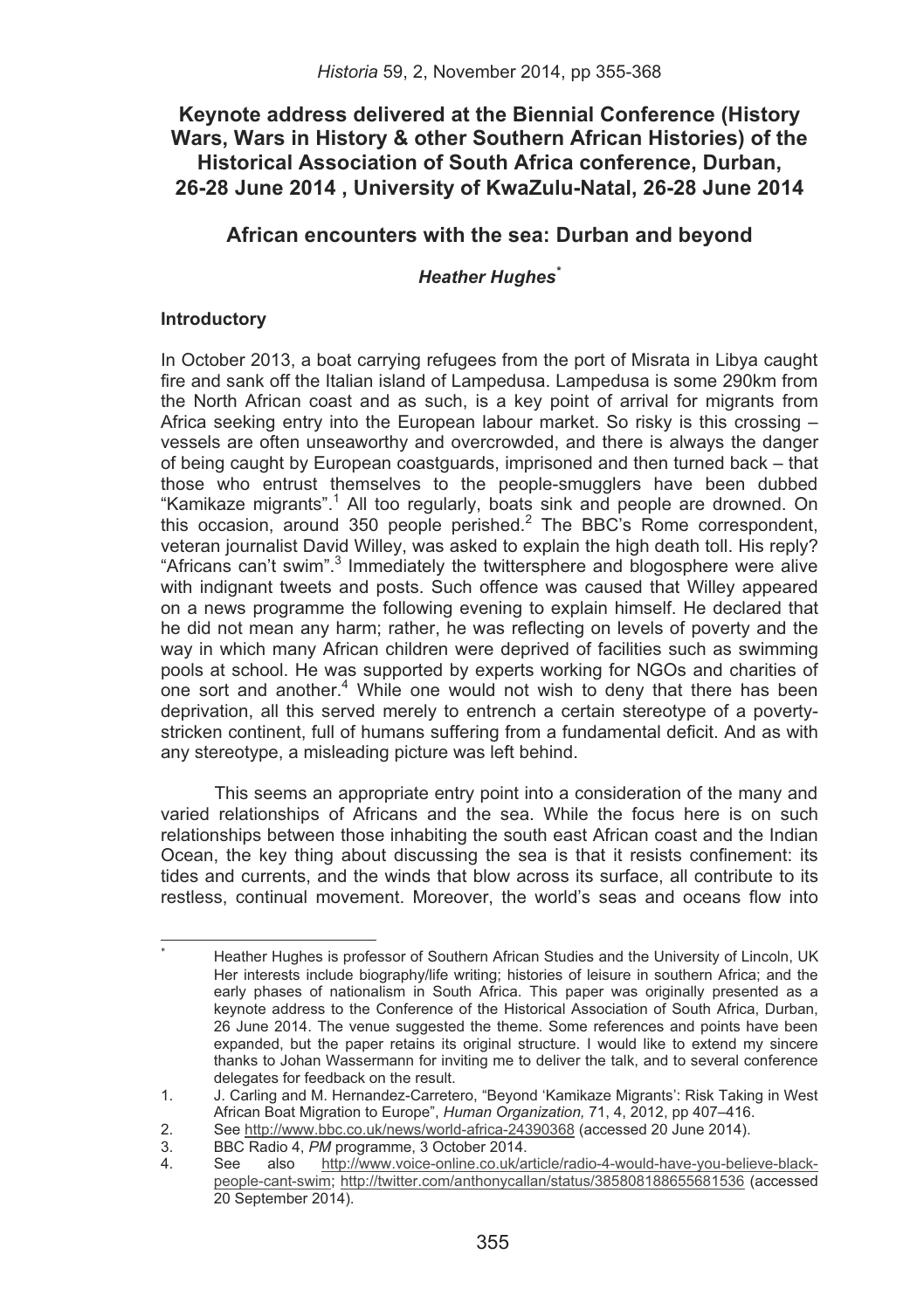each other and through history have borne people away to new settlements, carried traders out and home again and sometimes claimed those who presumed to challenge their nautical power. The seas have moved everything from beads to armies over vast distances. And along with people have spread ideas – foreign at first from some distant place, indigenised, moulded, resisted, subverted, everywhere transforming lives and livelihoods. Of course historically, people, goods and ideas have spread over land too, but at some point in these journeys, before the arrival of flight in the twentieth century, the high seas played an integral part in transporting and transferring, connecting and dividing. Three themes have been chosen in an effort to make sense of how the south-east African coast has interacted with the sea: our "place" in the Indian Ocean imaginary; gazing out to sea from landed bases; and going to sea.

# **Our location in the Indian Ocean world**

Although history-writing remains distinctly 'terracentric', to borrow Rediker's term.<sup>5</sup> it does seem that in the past fifteen or so years, we have witnessed a "maritime turn". There has been a proliferation of scholarly interest in a range of questions (themselves not necessarily new) about what the sea represents: what role has it played in shaping history? Does it have its own history, paradigmatically separate to land, or do landed social relations reproduce themselves at sea?<sup>6</sup> Examples of these different approaches are Charlwood's argument that the migrant voyage from Britain to Australia acted as a social leveller, introducing would-be settlers to the benefits of cooperation;<sup>7</sup> and Joseph Conrad's view that the ship represented the harsh relations of land-based society in microcosm, "a fragment detached from the earth<sup>"8</sup> – except of course in one respect, these "fragments" were different from "the earth", in that ships' crews have been so overwhelmingly male in composition. In pursuit of connections along this stretch of coast and the sea, we shall follow the suggestion of one of the leading writers on the Indian Ocean world. Michael Pearson, that what is called for is an "an amphibious history which moves easily between land and sea".<sup>9</sup>

Our amphibious history starts with a consideration of how this particular littoral relates to what we might call the Indian Ocean imaginary – this is the ocean, after all, that we call "ours" along this stretch of coast. One very recent work casts this as extremely peripheral, which might come as a shock to those who have, down the generations, had it impressed upon them just how strategically important these shores were to the emergence of various maritime empires. This is *The Indian Ocean in World History*, the most recent addition to the

<sup>&</sup>lt;u> Andrew Maria (1989)</u> 5. M. Rediker, see presentation at http://vimeo.com/15686475 (accessed 20 September 2014).

<sup>6.</sup> Among many contributions, see J. Bentley, R. Bridenthal and K. Wigen (eds), *Seascapes: Maritime Histories, Littoral Cultures and Transoceanic Exchanges* (University of Hawaii Press, Honolulu, 2007); B. Klein and G. Mackenthun (eds), *Sea Changes: Historicising the Ocean* (Psychology Press, London, 2004); J. Mack, *The Sea: A Cultural History* (Reaktion Books, London, 2011); L. Paine, *The Sea and Civilisation: A Maritime History of the World*  (Atlantic Books, London, 2013); M. Pearson, *The Indian Ocean* (Routledge, Abingdon, 2003); and E. Rice (ed.) *The Sea and History* (Sutton Publishing, Stroud, 1996).

<sup>7.</sup> D. Charlwood, *The Long Farewell: Settlers under Sail* (Allen Lane, Victoria, 1981).

<sup>8.</sup> J. Conrad, *Nigger of the Narcissus: A Tale of the Sea,* in *The Nigger of the Narcissus, Typhoon and Other Stories* (Penguin, Harmondsworth, 1971), p 35.

<sup>9.</sup> M. Pearson, "The Idea of the Ocean", in P. Gupta, I. Hofmeyr and M. Pearson (eds), *Eyes across the Water: Navigating the Indian Ocean* (Pretoria, UNISA Press, 2010), p 8.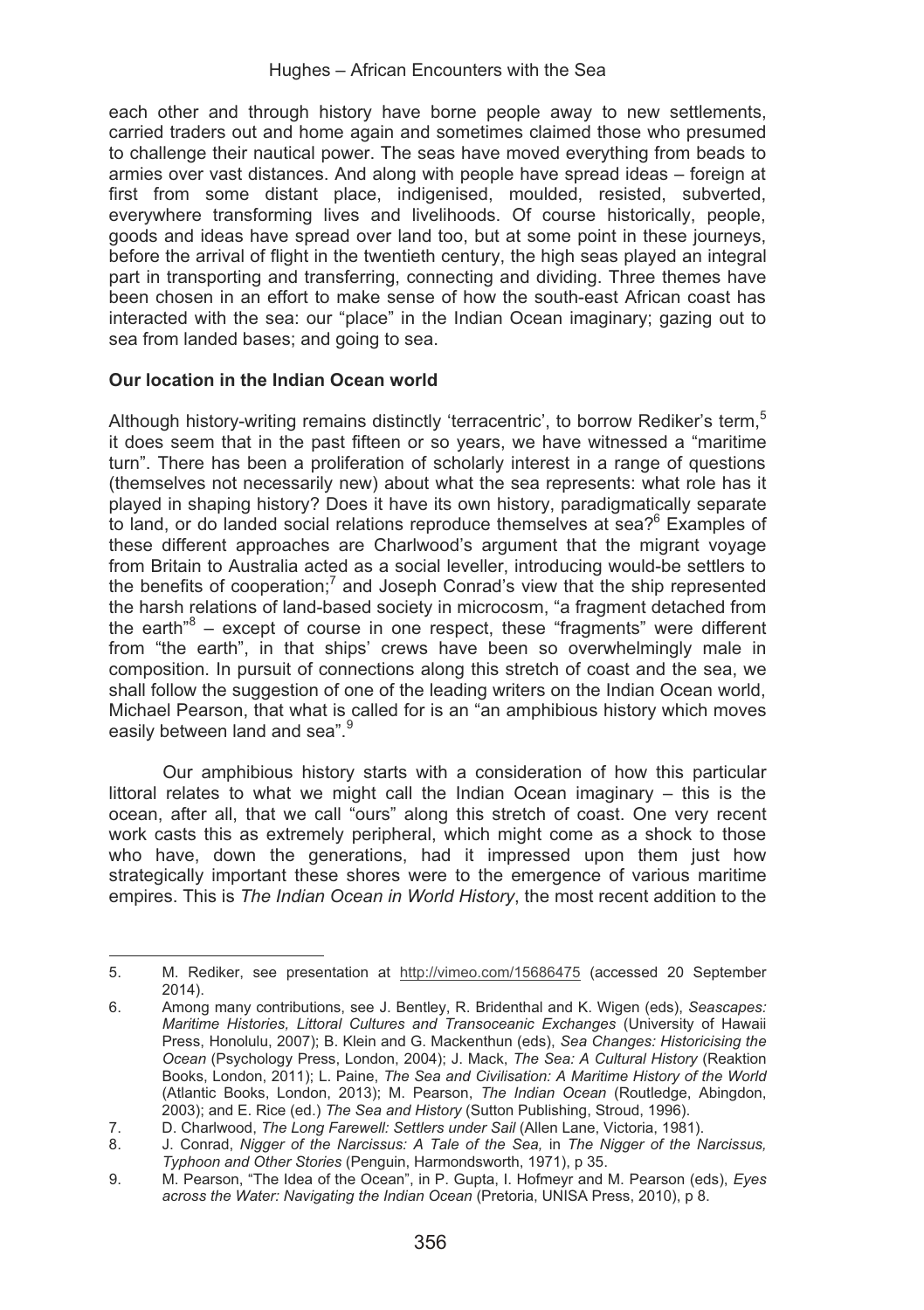New Oxford World History series, by Edward Alpers, an important historian of eastern African and the Indian Ocean.<sup>10</sup>

Alpers begins with the observation that throughout the age of sail, from antiquity to the mid-nineteenth century, trade across the Indian Ocean was dependent on the monsoons: from November to January each year, prevailing winds blow down from the Arab peninsula and western India towards the eastern African coast, and surface currents accelerate the movement of sailing vessels in a north to south direction. Then from April through to August, the pattern is reversed, when strong winds push north, again accompanied by currents that facilitate the movement of ships. (Because the monsoons also bring rains, landed peasants have equally relied on these seasonal patterns.)

However, the effects of the monsoon reached only as far as the northern Mozambique channel, where sailors would have encountered countervailing wind patterns that disrupted their ability to ply trade further south if they wanted to complete a round trip in a year. Thus with the emergence of what Alpers calls the "Islamic Sea" in the second millennium, the Arabian Gulf became the fulcrum of trading relationships in the western Indian Ocean. South eastern Africa was rather beyond their reach, with the main African trading centres being further north at ports like Sofala, Kilwa, Zanzibar and Mogadishu, in the Swahili world. (Huffman reminds us that Swahili itself means "coastal dweller";<sup>11</sup> moreover, along the eastern coast of Africa until the nineteenth century, there were no mosques more than two kilometres inland.<sup>12</sup>)

From the sixteenth century, a new force burst on the scene: seaborne trade backed up by state-sponsored violence, in the form of the Portuguese, and later the English and Dutch. What these European sailors also achieved was linking the Atlantic and Indian Oceans, although Alpers is largely silent on what this meant for the southern coast of Africa, except to note that "this decision by the Dutch [to establish a station and colony at Cape Town in 1652] marked the real integration of South Africa into the Indian Ocean world'.13 This is not followed through, except in observations such as that from the mid-nineteenth century, when the "Islamic Sea" gave way to the "British Lake", and sail to steam, coastal entrepots like Durban (along with Aden, Karachi, and Fremantle) became the smaller jewels at the ends of a "necklace of critical ports" located in India, strategically bolstering British imperial power in the region.14 The opening of Suez in 1869 seemed merely to reinforce this sense of being on the outer edge of somewhere else, someone else's history.15

The age of steam accelerated the large-scale movement of labour from one continent to another in the Indian Ocean region. Of course there had been such movements for centuries before, both across other oceans – hence what has

<u> Andrew Maria (1989)</u>

<sup>10.</sup> E. Alpers, *The Indian Ocean in World History* (Oxford University Press, Oxford, 2014). See also his *East Africa and the Indian Ocean* (Markus Wiener, Princeton: NJ, 2009).

<sup>11.</sup> T. Huffman, *Handbook to the Iron Age: The Archaeology of Pre-Colonial Farming Societies in Southern Africa* (UKZN Press, Pietermaritzburg, 2007), p 75.

<sup>12.</sup> Mack, *The Sea*, p 60.<br>13 Alpers, *The Indian Oc* 

<sup>13.</sup> Alpers, *The Indian Ocean*, p 81.

<sup>14.</sup> Alpers, *The Indian Ocean*, p 112.

<sup>15.</sup> Because of fees and congestion, much shipping continued to sail around southern Africa: J. Hyslop, "Steamship Empire: Asian, African and British Sailors in the Merchant Marine, c.1880–1945", *Journal of African and Asian Studies,* 44, 1, 2009, p 62.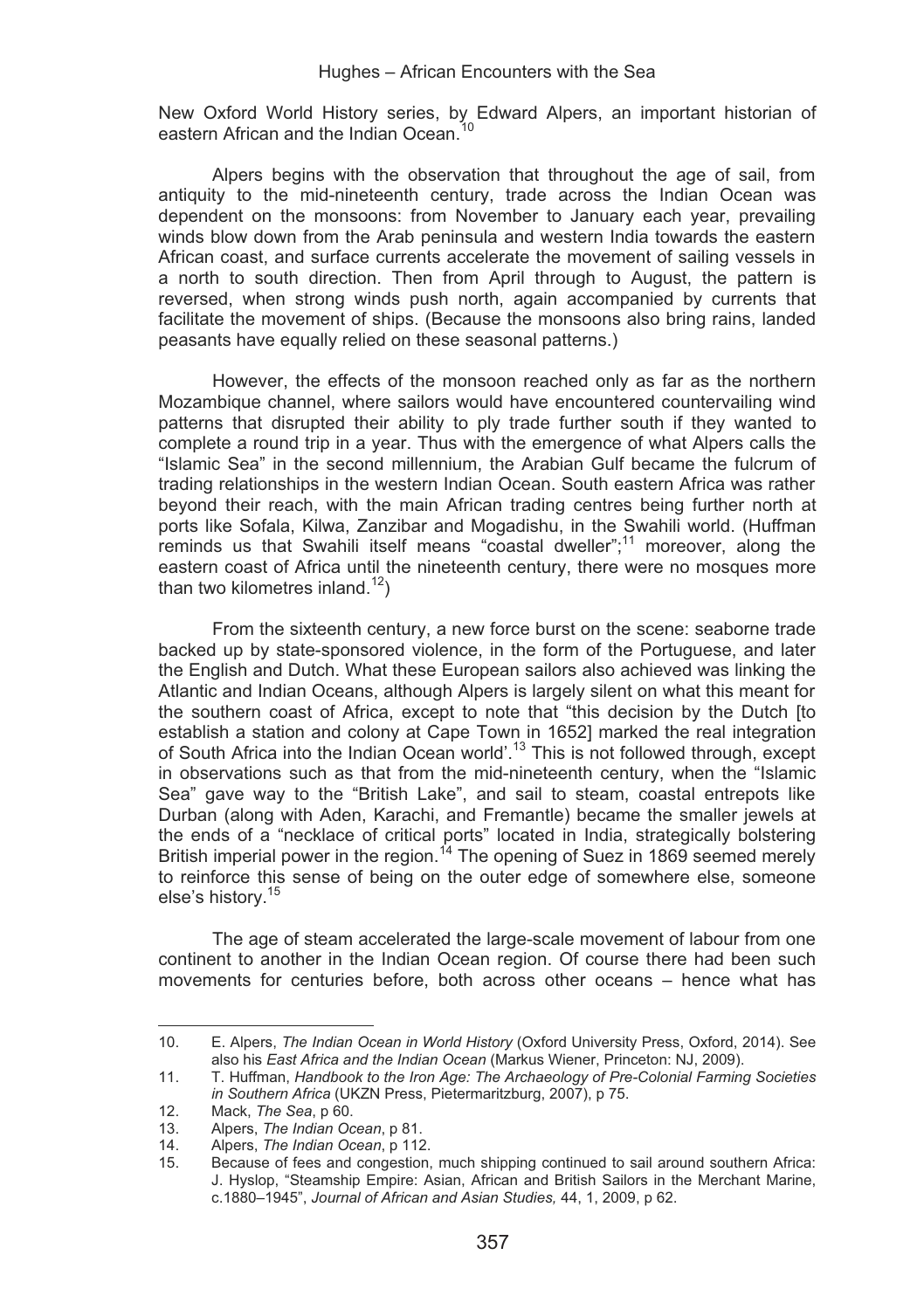come to be called, after Gilroy's seminal work, the Black Atlantic<sup>16</sup> – and in the Indian Ocean region. In the latter, trade in slaves had accompanied seafaring from the earliest times; it was the Dutch who expanded this trade to supply the labour needs of their colonial agriculture. Alpers discusses various examples of labour transportation in the Indian Ocean in the nineteenth century, and in this connection notes the importation of Indian indentured workers to Mauritius, Ceylon, Burma and Natal. But the social and cultural implications of such labour movements, or for that matter of the earlier phases of slavery across the Indian Ocean to the Cape, are not part of his discussion.

Other settlers who arrived in Natal of course came from the direction of the Atlantic Ocean, which is possibly why they are not part of his discussion either. Yet if we are attempting an appreciation of *relationships* between land and sea – south eastern Africa and the Indian Ocean – their presence must surely be part of the story: how else to explain (as just one example) the rumours spreading through Zululand during World War I that the Germans would come from the sea and release Africans from settler tyranny?<sup>17</sup> The very smallness of settler numbers, relative to the indigenous population, was a critical factor in shaping the geopolitics of colonial Natal and Zululand. A further (and related) critical issue that Alpers does not raise is that the age of steam also meant that it became possible to deploy the British army relatively quickly in defence of its interests throughout the Indian Ocean world. Among the earliest reinforcements rushed to bolster imperial forces in October 1899 were soldiers stationed in India; Durban became a critical "gateway" for moving tens of thousands of troops, as well as supplies, to the front throughout the South African War. Conversely, Boer prisoners of war often spent long periods in prison ships anchored off Durban before being despatched to camps in India, Sri Lanka, St Helena or the Caribbean.<sup>18</sup>

There is another literature on the Indian Ocean world that gives it rather different dimensions, culturally and politically speaking, whose watchwords include cosmopolitanism, transnationalism, creolisation and alternative modernities.19 Although there is substantial overlap with the broad outlines of Alpers's Indian Ocean history, this postcolonial literature is more concerned with subjectivities, cultural linkages, and how modernities were constructed by those whose very humanity was denied by the rulers of empires and the waves. Baderoon, for example, has this to say about what she terms slave modernity:

<sup>&</sup>lt;u> Andrew Maria (1989)</u> 16. P. Gilroy, *The Black Atlantic: Modernity and Double Consciousness* (Harvard University Press, Princeton, 1993).

<sup>17.</sup> A. Grundlingh, "Black Men in a White Man's War: The Impact of the First World War on South African Blacks", Unpublished paper presented to the African Studies Seminar, University of the Witwatersrand, August 1982, p 14.

<sup>18.</sup> J. Wassermann and B. Kearney (eds), *A Warrior's Gateway: Durban and the Anglo-Boer War 1899–1902* (Pretoria, Protea Book House, 2002); J. Wassermann, "A Tale of Two Port Cities: The Relationship between Durban and New Orleans during the Anglo-Boer War", *Historia*, 49, 1, 2004, pp 27–47; P. Datta, "The Interlocking Worlds of the Anglo-Boer War in South Africa/India", *South African Historical Journal*, 57, 1, 2007, pp 35–59.

<sup>19.</sup> Key texts include Gupta, Hofmeyr and Pearson (eds) *Eyes across the Water*; J. Hawley (ed.), *India in Africa, Africa in India: Indian Ocean Cosmopolitanisms* (Indiana University Press, Bloomington and Indianapolis, 2008); I. Hofmeyr, *Gandhi's Printing Press: Experiments in Slow Reading* (Harvard University Press, Cambridge: Mass. and London, 2013); Pearson, *The Indian Ocean*; J. Soske, "'Wash Me Black Again': African Nationalism, the Indian Diaspora and KwaZulu-Natal, 1944–1960", PhD thesis, University of Toronto, 2009; L. Bremner, "Folded Ocean: The Spatial Transformation of the Indian Ocean World", *Journal of the Indian Ocean Region*, 10, 1, 2014, pp 18–45; and the special issue ("Tracks and Trails: Indian Ocean Worlds as Method") of *History Compass,* 7, 11, 2013.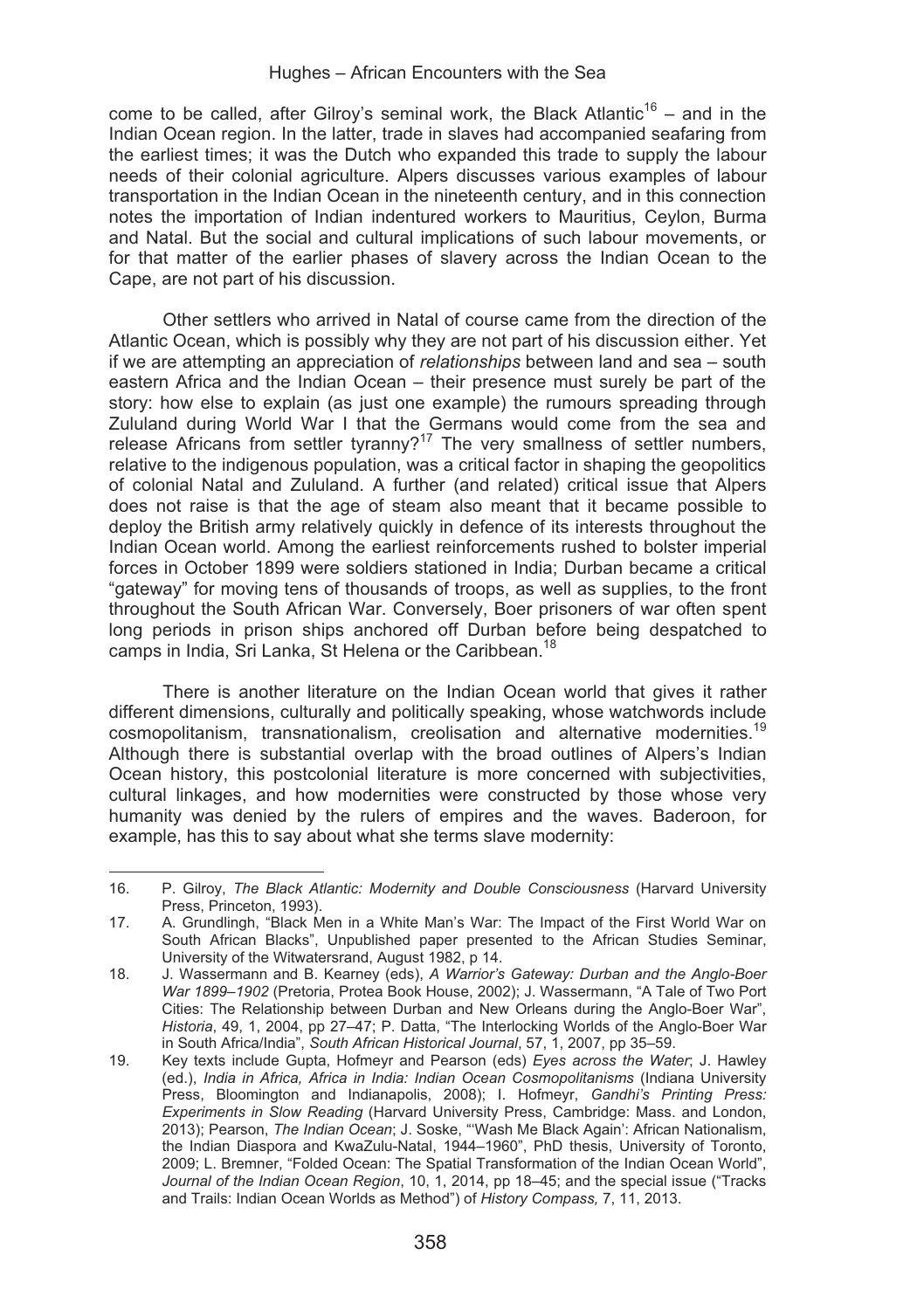The modernity of Islam at the Cape is evident in the form of the religion, which shows the influence of both the Sufist origins of Muslim slaves from around the Indian Ocean and the impact of slavery and conversion. Islam at the Cape has taken a notably tolerant form in relation to women's roles, it may be argued, in response to the enforced prostitution and sexual slavery to which enslaved women were subjected.<sup>20</sup>

The south-eastern African coast has entered this literature very largely through the activities and influence of Mahatma Gandhi in Durban and Phoenix, although this is not in any way to underplay the significance of the Indian settlers, free and unfree, who were the cause of his being here in the first place. $2<sup>i</sup>$ Nevertheless, Gandhi is emblematic of so many of its key themes: cosmopolitanism in his borrowing and exchange of ideas, and use of language; rootedness and re-rootedness in his insistence on the right to a sense of belonging of diasporic communities; utopianism in his vision of a social order based on justice and tolerance; and defiance of authority in his elaboration of an alternative political practice.<sup>22</sup> The point, for our purposes, is that from this new and exciting perspective, our coast is far more closely connected into an Indian Ocean world – at least for the more recent periods of its very long history – than in the interpretation offered by Alpers. At the very least, then, we can observe that the precise nature of our membership of this world is the subject of ongoing debates, not least because they involve attempts to shift the *site* of these debates in a global-southerly direction.<sup>23</sup>

In concluding these brief observations, it may be noted that there is still much to learn. For example, very little work has been undertaken (from an "amphibious" perspective) on the role that this region's peoples played in two world wars, or of the impact that such wars have had on its politics, culture and social life. Whether one examines world war in the context of struggles for political and economic dominance, or for the ways in which ordinary people connected with and apprehended each other (large-scale maritime troop movements, or spreading nationalist ideas, for example<sup>24</sup>) there is much more to be added to our understanding of how an Indian Ocean imaginary has been constructed in more recent times.

#### **Gazing out to sea: life on the littoral**

Archaeological evidence suggests that those living along the littoral of what is now KwaZulu-Natal had long foraged in the coastal dunes for herbs, and had hunted game here, but were essentially cattle-keepers who looked to the land for their

<sup>&</sup>lt;u> Andrew Maria (1989)</u> 20. G. Baderoon, "The African Oceans: Tracing the Sea as Memory of Slavery in South African Literature and Culture", *Research in African Literatures*, 40, 4, 2009, p 92.

<sup>21.</sup> There is a wide literature on Indian South Africans, noted below.<br>22. See most notably Hofmeyr, Gandhi's Printing Press and

<sup>22.</sup> See most notably Hofmeyr, *Gandhi's Printing Press* and M. Frost, "In Search of Cosmopolitan Discourse: A Historical Journey across the Indian Ocean from Singapore to South Africa", in Gupta, Hofmeyr and Pearson (eds) *Eyes across the Water,* especially pp 80–89.

<sup>23.</sup> For an interesting review of such trends, see M. Jayawardene, "Of Bastards, Creoles and Incommensurable Remainders in the Transnation: Postcolonial Studies and South African Literature", *Journal of Commonwealth and Postcolonial Studies*, 1, 1, 2013, pp 190–207.

<sup>24.</sup> As just one example, Desai and Vahed point to the still largely invisible role that Indian South Africans played as stretcher-bearers in East Africa during World War I. see A. Desai and G. Vahed, *Inside Indenture: A South African Story, 1860*–*1914* (Madiba Publishers, Durban, 2007), p 15.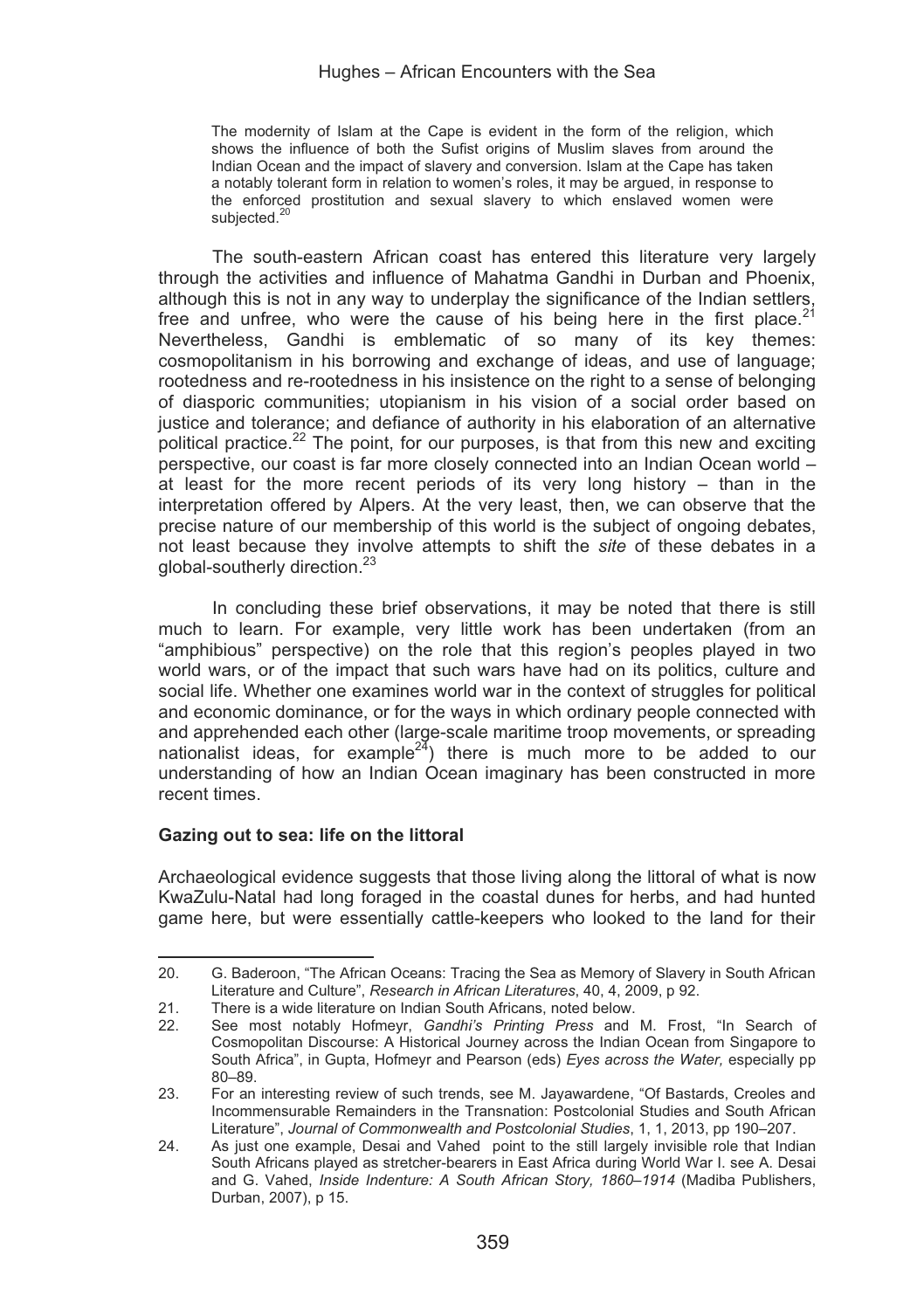needs.25 There were important exceptions. Survivors of the wreck of the *Sao Bento* (1554) who were trekking north to reach Delagoa Bay encountered survivors of an earlier wreck, *Sao Joao*, living among people in Durban Bay who fished. In fact these visitors called the Bay area "Pescaria"<sup>26</sup> and a century later, others also reported seeing fish traps in the bay.27 Yet until one got beyond Lake St Lucia, there was no more evidence of fishing. This was most likely to do with the nature of the coastline, the extremely rough surf and the lack of protected inlets, rather than (or as much as) fish taboos, which Isichei claims were widespread along this coastline, as well as in the interior.<sup>28</sup>

What, if anything, do we know of indigenous people's attitudes to the sea in earlier centuries? There is very little evidence but what fragments we have are intriguing. We are told that from the seventeenth century, Africans believed that white people lived under the ocean;<sup>29</sup> this became a "symbolic template" for interpreting military incursions and land dispossessions.<sup>30</sup> In the first half of the nineteenth century, Wilhelm Bleek reported a Zulu creation myth reworked in terms of a similar opposition between the people of the land and the people of the sea:

In the beginning, uNkulunkulu created human beings, male and female, but also black and white. While black human beings were created to be naked, carry spears and live on the land, white human beings were created to wear clothing, carry guns and live in the sea $^{31}$ 

The interesting thing about this is that the first strangers from the sea that many coastal communities would have encountered would have been survivors of shipwrecks; moreover, a great many of the ships that ran onto rocks off this treacherous coast from the mid-1500s were making their way back from points in the east, fully laden with slaves. So it was not just white people in odd costumes who emerged from the sea; clearly the distinction between land-people and seapeople was very specific, then. Though not pertaining to our immediate stretch of coast, it was deeply gratifying to discover that south of the Mthamvuna River, where the *Sao Bento* was wrecked, survivors noted that the local people "were fearless swimmers".32

Along the KwaZulu-Natal coast, people from the sea do seem to have been treated as if they possessed magical qualities. For example, just north of the Umgeni River, shipwreck survivors encountered people who "offered them ears of millet to lay on those parts of their bodies where they suffered pain, hoping to be cured by those means".<sup>33</sup> There is of course a far more recent instance of the sea

<u> 1989 - Johann Stein, mars an t-Amerikaansk kommunister (</u>

<sup>25.</sup> G. Whitelaw, "Iron Age Fishing Tales", *Southern African Humanities*, 21, 2009, pp 195– 212.

<sup>26.</sup> G. Vernon, *Even the Cows were Amazed: Shipwreck Survivors in South-East Africa, 1552*– *1782* (Jacana Media, Johannesburg, 2013), p 41.

<sup>27.</sup> Vernon, *Even the Cows were Amazed,* p 115.

<sup>28.</sup> E. Isichei, *A History of African Societies to 1870* (Cambridge University Press, Cambridge, 1997), p 146.

<sup>29.</sup> W. MacGaffey, cited in D. Chidester, "Colonialism", in W. Braun and R. McCutcheon (eds), *A Guide to the Study of Religion* (Continuum, London, 2000), p 426.

<sup>30.</sup> Chidester, "Colonialism", p 426.<br>31. W. Bleek, cited in Chidester, "Co

<sup>31.</sup> W. Bleek, cited in Chidester, "Colonialism", p 426.<br>32 Vernon. Even the Cows were Amazed, p 101.

<sup>32.</sup> Vernon, *Even the Cows were Amazed*, p 101.

<sup>33.</sup> Vernon, *Even the Cows were Amazed,* pp 159–60.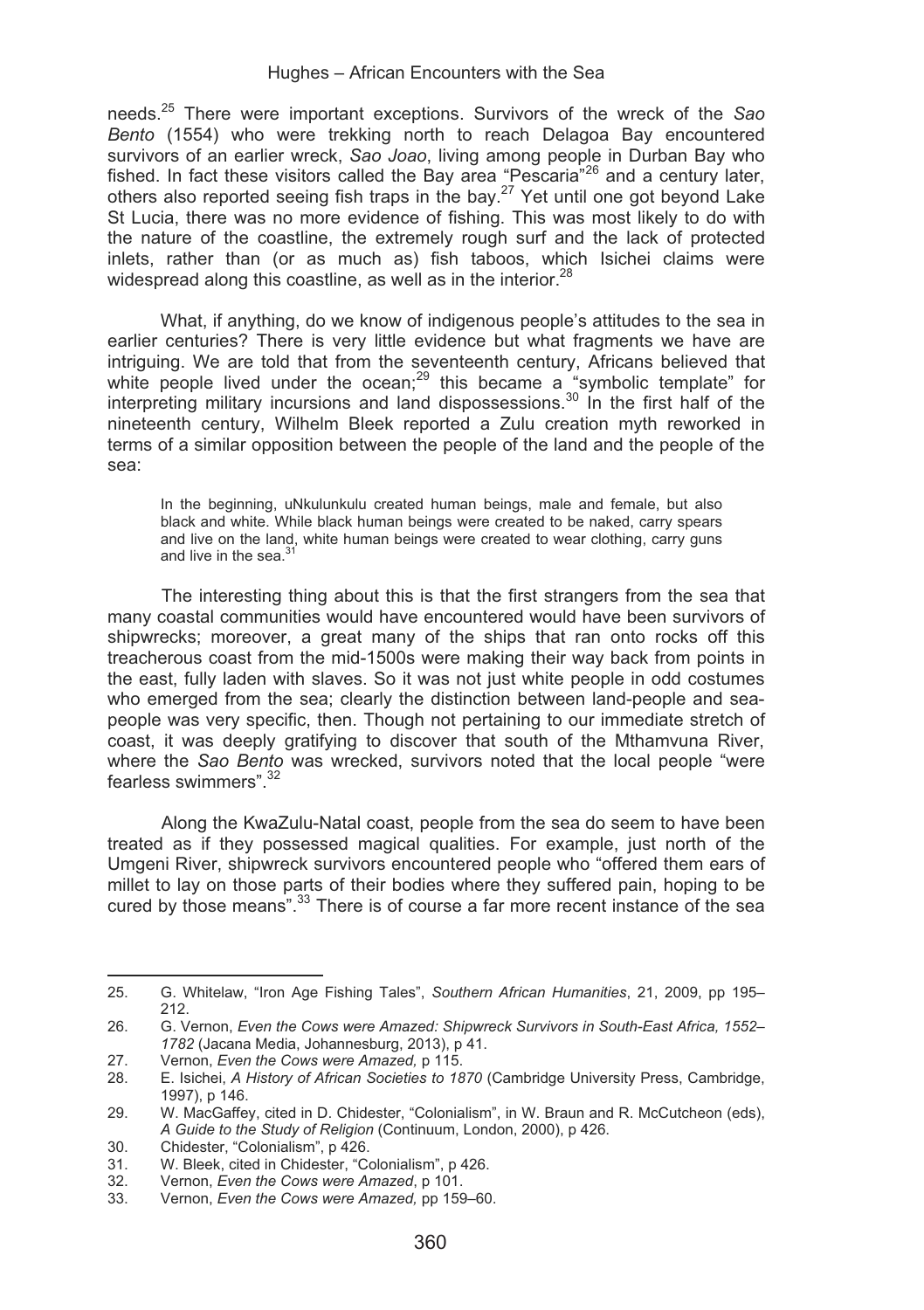being associated with cleansing: its role in purification rites in the independent churches, such as the AmaNazaretha.34

Apart from this last-mentioned instance, all these references are to a time before industrial/commercial expansion had transformed Durban from an open roadstead served by lighters to a port with dockside facilities for all sizes of ship. In common with other port cities, its spatial layout and social relations, not to mention its politics, were shaped by maritime trade. Moreover, in the harshly racialised labour market, in which the local authorities made every effort to prevent African urbanisation, workers were almost exclusively African men until after World War I. Togt, or daily-paid, workers dominated the docks; most were Zulu-speakers but in times of labour shortage, such as in the aftermath of the South African War, stevedoring companies recruited workers elsewhere in the Indian Ocean world, such as Egypt, Zanzibar and Inhambane.<sup>35</sup> The dockworkers called themselves *izinyati,* buffaloes, strong men: physically strong to handle the job, mentally strong to cope with the appalling conditions in the barracks where they were required to live:

there are narrow, dark, winding stairs that lead to the room occupying the floor above, and the air is foul … The "comfort" and "rest" to be got from sleeping on a wooden board in a room where a harsh light burns throughout the night must be experienced to be believed.<sup>36</sup>

One can understand workers' struggles to secure a foothold in town on their own terms, in early shanty towns such as Eastern Vlei, Berea Townlands and Bamboo Square.<sup>37</sup> Their removal – usually on health grounds – was an essential element in employers' determination to exert control over work discipline and labour costs, which in this port city took the particular form known as the Durban System. On the one hand the local state decreed that workers should be housed in highly controlled single-sex barracks, while it simultaneously secured a monopoly on the brewing and sale of beer, profits of which funded the administration of Africans in town.<sup>38</sup> Dock workers were in the forefront of resistance to the Durban System; they also happened to be the only group of workers in Durban to produce their own leadership, rather than depending on a school-educated stratum that had not risen through the ranks. Their most remarkable leader was Zulu Phungula, who was involved in a number of strikes in the 1940s for higher pay, until banished to his home town of Ixopo.  $39$ 

Just as Bamboo Square, hidden among the dunes at the Point, was continually under threat of removal before finally being demolished in 1903, so have shanty towns existed tenuously yet continuously in Durban's urban history<br>since the mid-nineteenth century.<sup>40</sup> They are testimony to ordinary people's

<u> Alexandria de la contexta de la contexta de la contexta de la contexta de la contexta de la contexta de la c</u>

<sup>34.</sup> G. Oosthuizen, *The Healer-Prophet in Afro-Christian Churches* (Brill, Leiden, 1992), p 161.

<sup>35.</sup> D. Hemson, "Class Consciousness and Migrant Workers: Dock Workers of Durban", PhD thesis, University of Warwick, 1979, pp 86–88.

<sup>36.</sup> Cited in Hemson, "Class Consciousness", p 324.

B. Kearney, "Bamboo Square: A Documentary Narrative of the 'Indian and Native Cantonment' at the Point, 1873 to 1903", *Journal of Natal and Zulu History*, 20, 1, 2002, pp 29–64.

<sup>38.</sup> P. La Hausse, "The Struggle for the City: Alcohol, the *Ematsheni* and Popular Culture in Durban, 1902 to 1936", in P. Maylam and I. Edwards (eds), *The People's City: African Life in Twentieth-Century Durban* (University of Natal Press, Pietermaritzburg, 1996), pp 33–66.

<sup>39.</sup> Hemson, "Class Consciousness", chapter 5.<br>40. P. Maylam "The 'Black Belt': African Squat 40. P. Maylam, "The 'Black Belt': African Squatters in Durban 1935–1950", *Canadian Journal of African* Studies, 17, 3, 1983, pp 413–428.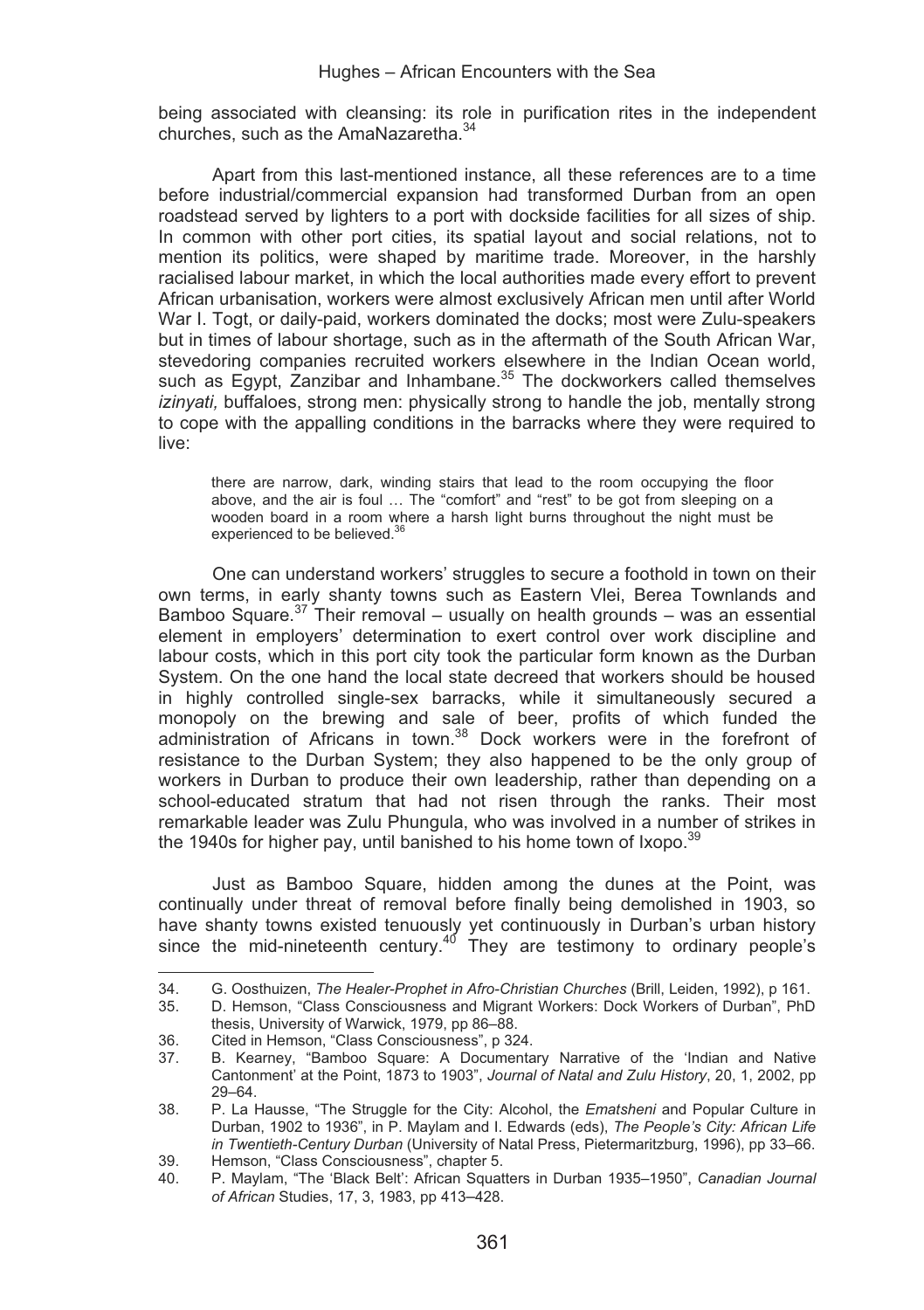stubborn determination to shape a sort of enclave modernity, in defiance of every aspect of the official narrative about them: the need for sanitation, orderly behaviour, racial purity and obedience to industrial norms. While admittedly itself an example of official anxiety, this description of Bamboo Square in 1880 conveys something of its "alternative cosmopolitanism":

They are composed of some of nearly every uncivilized race in the world – about 15 prostitutes of all colours. Cunning Chinamen. Drunken Portuguese Kafirs. Thieving and Grog-selling Coolies. Card-sharping Malays. The remainder (about 460) are hard-working fishermen, labourers, boatmen, and togt Kafirs …41

In Bamboo Square we are firmly on the edge of the ocean. As Trotter has recently reminded us, prostitution is in the lifeblood of sea ports worldwide (though not exclusively of ports, of course).<sup>42</sup> Then there were the fishermen, based not only in Bamboo Square but at other points around Durban Bay. In the main, they were ex-indentured workers who turned to profitable use the skills they had brought with them from India and who all but monopolised the supply of fish to Durban and Pietermaritzburg markets. A rowing boat was used to set the net from the shore, which was then hauled in by hand; in the early twentieth century, there were some 40 fishing boats operating in this way in the bay; by the 1990s, this had dwindled to two.43 In Bamboo Square, there were exuberant celebrations following successful expeditions: "on such occasions [it] was a lively place, with dancing, singing and lots of beer".<sup>44</sup>

Durban was also a base for the commercial harvesting of the sea in a very different form. From 1908 to the mid-1970s, this was a whaling port. For the first two decades, whale carcasses were offloaded at a quay located on the south side of the harbour entrance, and transported by rail to the whaling stations on the ocean side of the bluff.45 Laurens van der Post's memoir of a hunting expedition in the seas not far off Durban (in which he became the youthful "Eyes" of the captain, on the lookout for sperm whales<sup>46</sup>) belongs to this early phase. From the 1930s, vicissitudes in the industry and the decline of coastal whale stocks led to the growth of pelagic whaling – ships fitted out with processing plants, which could hunt deep into the Antarctic. The most experienced crew tended to be Norwegian but others "were hired in Durban for the season and consisted of all sorts, ranging from tramps to doctors and students, all attracted by the high rates of pay".<sup>47</sup> After World War II, both coastal and pelagic whaling were brought within the regulatory regime not only of the International Whaling Commission but of more stringent conditions on the part of the South African government. Such limitations, together with the continuing depletion of stocks, meant that by the 1970s whaling from Durban was no longer a profitable industry; the oil crisis of 1973 finally terminated operations.<sup>48</sup>

<sup>41.</sup> Kearney, "Bamboo Square", p 41.<br>42 H Trotter "Soliciting Sailors: The

<sup>42.</sup> H. Trotter, "Soliciting Sailors: The Temporal Dynamics of Dockside Prostitution in Cape Town and Durban", *Journal of Southern African Studies*, 35, 3, 2009, pp 699–713.

<sup>43.</sup> L. Beckley and S. Fennessy, "The Beach Seine-fishery off Durban, KwaZulu-Natal", *South African Journal of Zoology*, 31, 4, 1996, p 186; Kearney, "Bamboo Square", p 34.

<sup>44.</sup> Kearney, "Bamboo Square", p 38.

<sup>45.</sup> C. de Jong, "A History of Whaling from Durban", in B. Guest and J. Sellers (eds) *Receded Tides of Empire: Aspects of the Economic and Social History of Natal and Zululand since 1910* (University of Natal Press, Pietermaritzburg, 1994), pp 112–135.

<sup>46.</sup> L. van der Post, *The Hunter and the Whale* (Penguin, London, 1970).

<sup>47. &</sup>quot;A Blacksmith Remembers his Whaling Days" at http://www.fad.co.za/Resources/ whaling/tribe.htm (accessed 30 September, 2014).

<sup>48.</sup> de Jong, "A History of Whaling", p 126.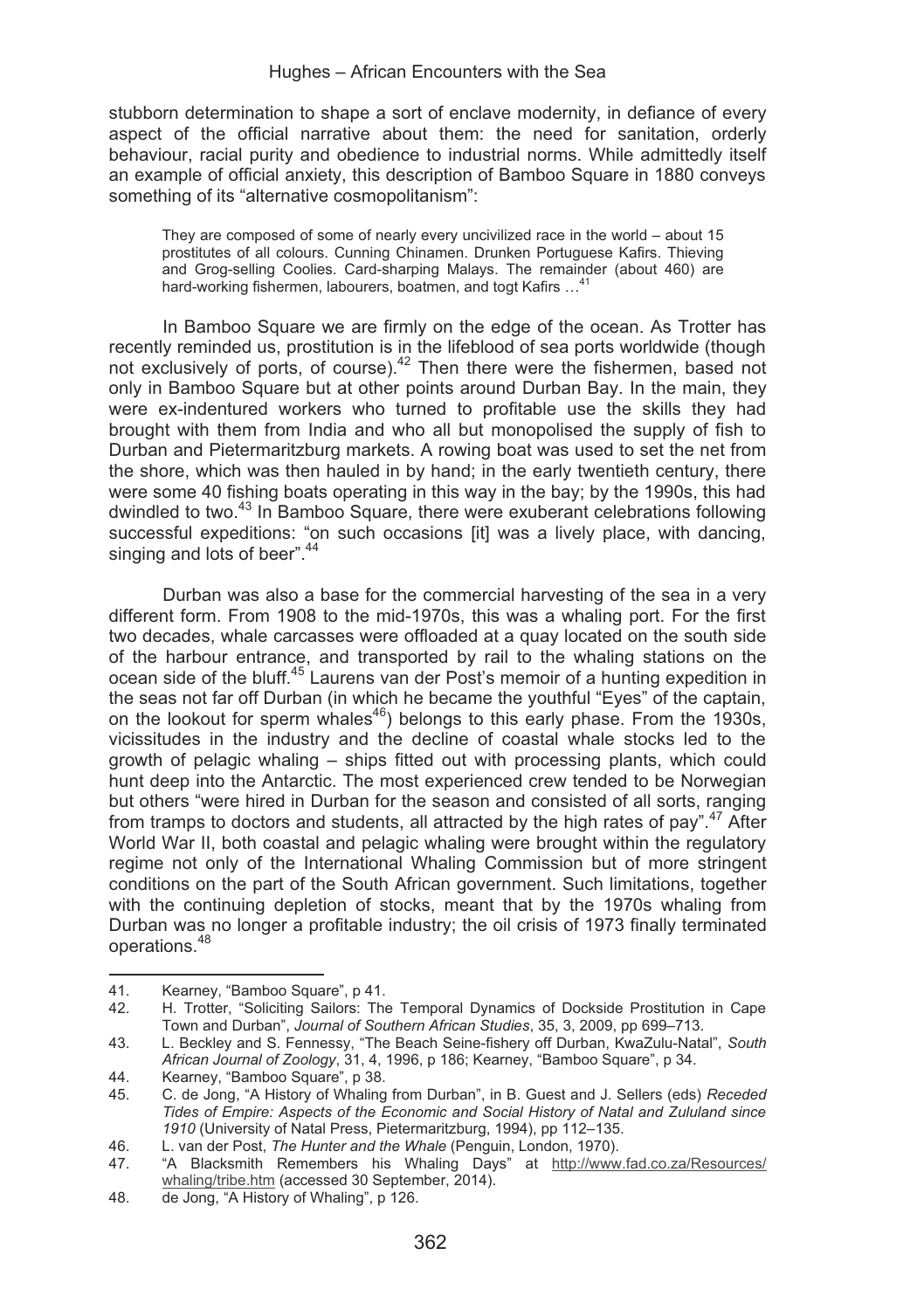It is notable that before World War I, Durban's connection with the sea was almost wholly conducted through various activities associated with shipping and fishing. A 1903 official guide to Natal underlines this point: while there is some mention of leisure activities associated with the sea, it is the harbour that takes centre stage.<sup>49</sup> An imagined passenger is invited through its entrance to marvel at the engineering feats of the dredging of the channel and the construction of pier, breakwater, lighthouse and signal station, before disembarkation at the Public Wharf:

What noisy, animated scenes the principal wharves present! – jangling of chains, barrows rumbling over the quay, sirens hooting, locomotives screaming as they push or pull their long-bodied wagons into position, the grinding of winches, the ho-hoying of sailors, and natives chanting some monotonous refrain ...

Durban had developed a beach culture of sorts on Bay Beach inside the harbour from the 1850s.<sup>51</sup> Across marshy ground and dune forests to the east of the town was Back Beach, facing onto the Indian Ocean. Until the early twentieth century, it was considered to be a deeply unattractive, waste area, as its contemporaneous name suggests. This began to change after the South African War, when the city council embarked on a massive investment in infrastructure: Back Beach changed its name to the more appealing Ocean Beach, tramlines were extended for day-trippers and a Marine Parade was laid out to facilitate access. By 1910, the beachfront was already showing signs of the "exotic eclecticism" that was so much a feature of British seaside architecture at the time. $52$  The spectacular centrepiece was a large safety bathing enclosure supporting a circular pier, constructed out into the sea. Soon, upcountry visitors were arriving by train for their annual holidays: 15 000 tourists enjoyed the new seaside experience in 1908, despite the twenty-seven-hour journey from Johannesburg.<sup>53</sup> From about 1910, a trip to Ocean Beach was an obligatory shore excursion for visitors arriving by cruise liner. And in 1915, marketing the city to both domestic and foreign visitors began in earnest.

Seasides are often represented as liminal spaces, suspended between propriety and abandonment. If so, there is an underside to liminality, a constant reminder of servility and oppression to those denied access to such spaces. For whites, acts of leisure were an important mark of refinement, helping to reinforce a distinction between them and the African and Indian subaltern majority. Moreover, where Africans and Indians impinged on this space, they were expected to be at work: supervising children, patrolling boardwalks, pulling rickshas, carrying luggage, waiting on hotel patrons. No other presence was permitted in the pleasure zones. Sometimes even black people at work proved an inconvenience. When Indian fishermen tried to launch boats from the bathing enclosure and to fish

<u> Alexandria de la contexta de la contexta de la contexta de la contexta de la contexta de la contexta de la c</u>

<sup>49.</sup> C. Harrison (comp. and ed.), *Natal: An Illustrated Official Railway Guide and Handbook of General Information* (London, Payne Jennings, 1903).

<sup>50.</sup> Harrison, *Natal: An Illustrated Official Railway Guide*, p 6.

<sup>51.</sup> This and the following paragraphs on the history of leisure on Durban's beaches are based on H. Hughes, "Struggling for a Day in the Sun: The Emergence of a Beach Culture among African People in Durban", in T. Cusack (ed.) *Art and Identity at the Water's Edge*  (Ashgate, Farnham, 2012), pp 141–157.

<sup>52.</sup> J. Walton, *The British Seaside: Holidays and Resorts in the Twentieth Century*  (Manchester University Press, Manchester, 2000), p 128.

<sup>53.</sup> B. Maharaj, V. Pillay and R. Sucheran, "Durban: A Subtropical Coastal Paradise? Tourism Dynamics in a Post-apartheid City", *Etudes caribeennes*, 9/10, 2008, p 3; I. Morrison, *Durban: A Pictorial History* (Struik, Cape Town, 1987), p 62.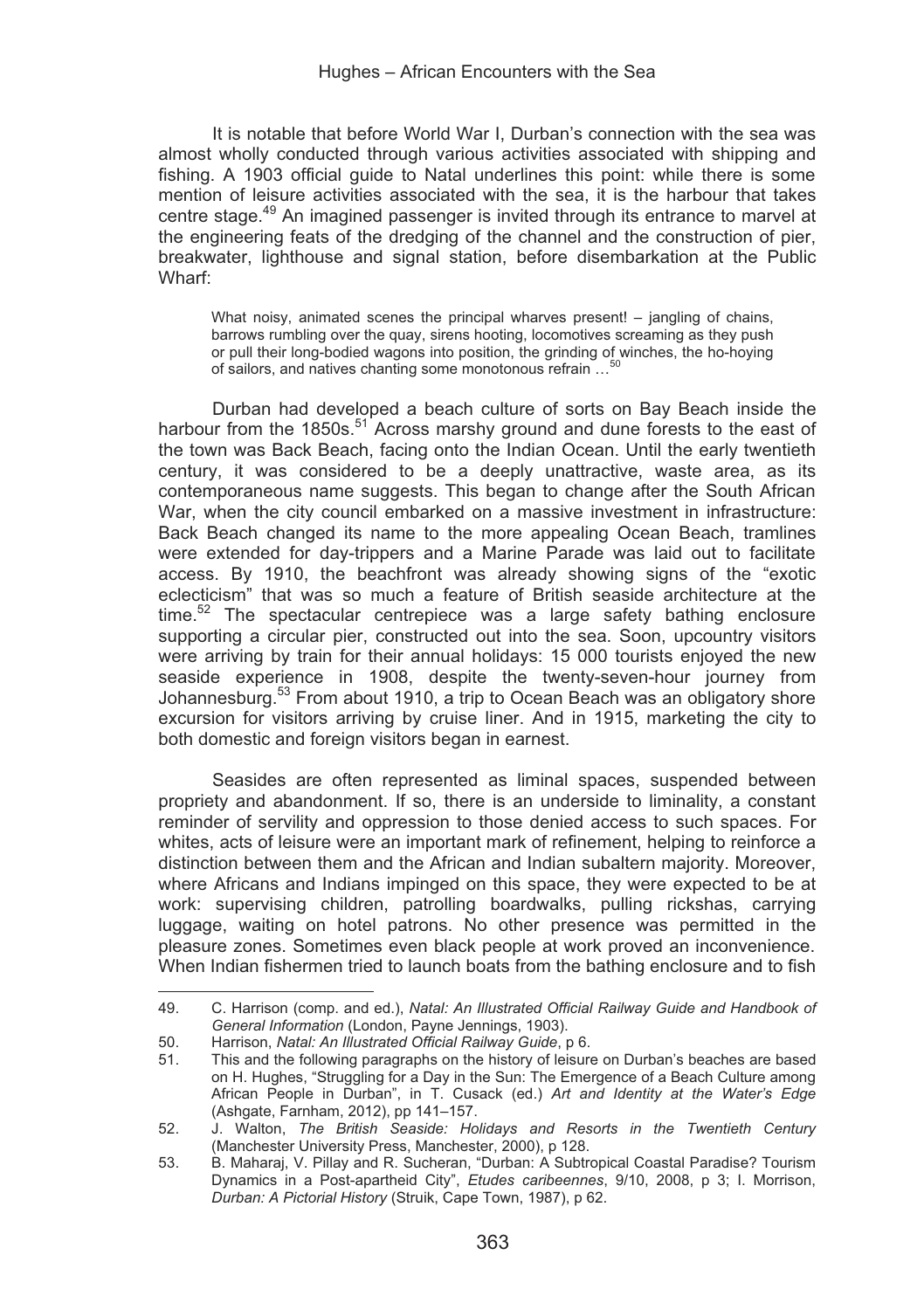from the pier at night, they were hurriedly ejected. There was one form of work found virtually nowhere else: that of the tourist ricksha. As both spectacle and iconic image, this had become inextricably associated with Durban's premier status as a white playground.<sup>54</sup> This is another version of eclectic exoticism, with its references to a rural homestead economy – the hunt, intricate Zulu beadwork and regimental/militaristic feathers and skins – constructed in an assemblage that would have been unthinkable outside the urban leisure milieu of Durban.

Africans developed their own distinctive leisure patterns. From the ranks of the middle class a beach culture began developing from the 1920s – people who wanted to swim! Yet they faced the problem of a lack of facilities. For its part, the town council was keen to channel leisure time into acceptable forms of activity and in 1929 set aside a stretch of beach from Vetch's Pier to the harbour wall. The timing was not coincidental: it was the year of strikes and boycotts and the authorities were keen to use recreational activities as a strategy for diffusing dissent – the beach was clearly one element. Despite the fact that there were no amenities (tearooms, paddling pools, shelters and so on) this beach was extremely popular in summer. It was a rather dangerous stretch of the bay, however, with currents tending to drag swimmers towards the rocky breakwater. And there were no lifesaving facilities, which was a major grievance. There was a long and contorted wrangle with the city council over the provision of lifesavers; white lifesavers bitterly resisted the idea of African competition and it was several years before an African squad was trained – and then could only operate under the supervision of a white lifesaver. Beach segregation continued to intensify: by the 1960s, the African beach had been moved to the northern end of the so-called Golden Mile, beyond the Indian and coloured beaches, each rigidly demarcated by prominent signage. Whereas beaches were carefree places for whites, they became sites of struggle for black people, until they were all finally desegregated in 1989<sup>55</sup>

#### **Going to sea, arriving by sea**

<u> 1989 - Johann Stein, mars an t-Amerikaansk kommunister (</u>

We now need to turn to another perspective on our "amphibious history": how the sea was experienced by those who sailed on it. There are many varieties of being at sea: as seafarers and as passengers, which in turn covers a very broad spectrum, from voluntary putting to sea for pleasure to enforced shipment as unfree labour. Let us begin with seafaring. Here it is necessary to refer to Hyslop's imaginative account of Zulu seafarers, based largely on the narratives of two of James Stuart's informants, Fulunge Mpofu and George Magodini.<sup>56</sup> Both went to sea in the early twentieth century. Mpofu boarded ship in 1916, in the middle of World War I; he told Stuart that it was attacked by Germans off West Africa and the crew all clambered into life boats, drifted for some time, were rescued and taken ashore at Freetown, then joined a convoy bound for London. He took work on a ship plying the route between Boulogne and England, deserted, was arrested, rejoined the ship, witnessed much maritime warfare and destruction, then sailed on yet another vessel for New Zealand and Australia. His ship was

<sup>54.</sup> R. Posel, "*Amahashi*: The Ricksha-pullers of Durban", in Maylam and Edwards (eds) *The People's City*, pp 202–221.

<sup>55.</sup> See J. Dixon and K. Durrheim, "Displacing Place-identity: A Discursive Approach to Locating Self and Other", *British Journal of Social Psychology*, 39, 2000, pp 27–44.

<sup>56.</sup> J. Hyslop, "Zulu Seafarers in the Steamship Era: The Voyage Narratives of Fulunge Mpofu and George Magodini, 1916–1924", Paper available at https://www.academia. edu/432521/Zulu\_Seafarers\_in\_the\_Steamship\_Era (accessed 1 December, 2013).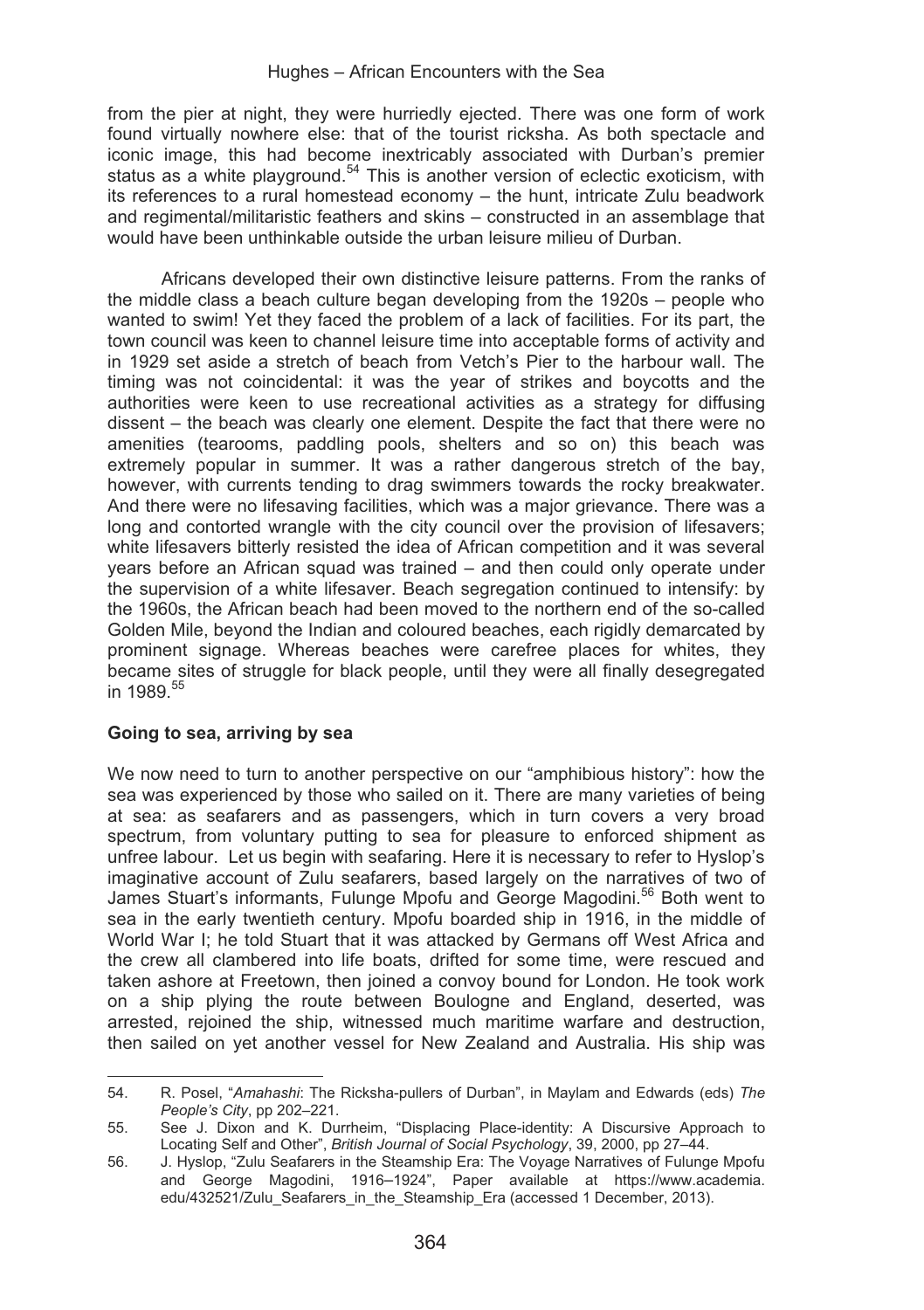taken captive by the Germans, who later surrendered to an allied warship and the crew were put off at Montevideo. He returned to London and was looking for a way to get back to South Africa when Stuart interviewed him; he had been at sea for eight years, during that time, in common with other seafarers "committed neither to ship nor harbour, sea nor land, port nor hinterland, town nor village, urban nor rural, industry nor agriculture".<sup>57</sup> Magodini went east to Bombay, but the ship suffered a damaged mast and he had to return in another, before setting off for New York, Liverpool and Cardiff. He may have travelled several other routes as well, before ending up in London, like Mpofu trying to get home to Natal.

Hyslop argues that seafarers like Mpofu and Magodini demonstrated an openness to cultural modernity and a transnational disposition, by learning about navigation, responding with keen awareness to the cities they visited, bridging divides between traditional and modern, picking up particular attitudes to other seafarers and ducking and weaving to survive in foreign places. Through them he identifies a Zulu maritime world, representing yet another alternative modernity, of which one can find evidence until the onset of containerisation in the 1950s when the maritime labour market was restructured beyond recognition. Zulu crew seem regularly to have plied the route between Durban and Australian ports, for example.58

On rare occasions, Durban has been drawn into international seafarers' disputes in such a way as to exacerbate local social and political tensions. It was the first South African port to be affected by the 1925 British merchant marine strike over pay cuts, when the crew of three ships in harbour refused to sail; sailors were soon put on trial for refusing to obey orders. The strike action rapidly spread elsewhere, so that "there was only restricted sea traffic between South African ports, or between the country and the outside world, for forty-seven days"<sup>59</sup> – all very damaging for agricultural exports. The strike divided the South African Labour Party (then a member of the Pact government) over whether to support the strike or not. Further, despite the government's view that the strike was wholly undesirable, it was nevertheless implacably opposed to the rumoured arrival of several hundred "lascars"<sup>60</sup> from India to break the strike in South African ports, as was the Natal Indian Congress, fearing that they would spark widespread anti-Indian protests.<sup>61</sup>

Travelling abroad before World War II, whatever the purpose, meant boarding one of the sailing vessels or steamships plying routes across the Indian and Atlantic Oceans. The most significant arrivals were long-term settlers. Those from Britain whose whiteness enabled them to become dominant in the colonial

<u> Alexandria de la contexta de la contexta de la contexta de la contexta de la contexta de la contexta de la c</u>

<sup>57.</sup> G. Balanchandran, "South Asian Seafarers and their Worlds, c. 1870–1930s", Paper<br>available from http://webdoc.sub.gwdg.de/ebook/p/2005/history copperative/www. http://webdoc.sub.gwdg.de/ebook/p/2005/history\_cooperative/www. historycooperative.org/proceedings/seascapes/balachandran.html (accessed 6 June, 2014).

<sup>58. &</sup>quot;Zulus don't Mind our Cold Weather", *The Age* (Melbourne)*,* 4 July, 1952.

<sup>59.</sup> B. Hirson, "The Homeboat Strike of 1925: British Seamen and South African Community Reactions", in *Collected Seminar Papers of the Institute of Commonwealth Studies* (Institute of Commonwealth Studies, London, 1988), p 53.

<sup>60.</sup> According to Hyslop, "Technically a lascar was specifically a seaman from India. But the inevitable mixture of sailors of varying nationalities in all ports meant that it was often used to describe all Asian and East African seamen." See Hyslop, "Steamship Empire", p 54.

<sup>61. &</sup>quot;Lascars not to Land: Are Prohibited Immigrants", *Barrier Miner* (Broken Hill, Australia), 3 September, 1925. See also Hirson, "The Homeboat Strike".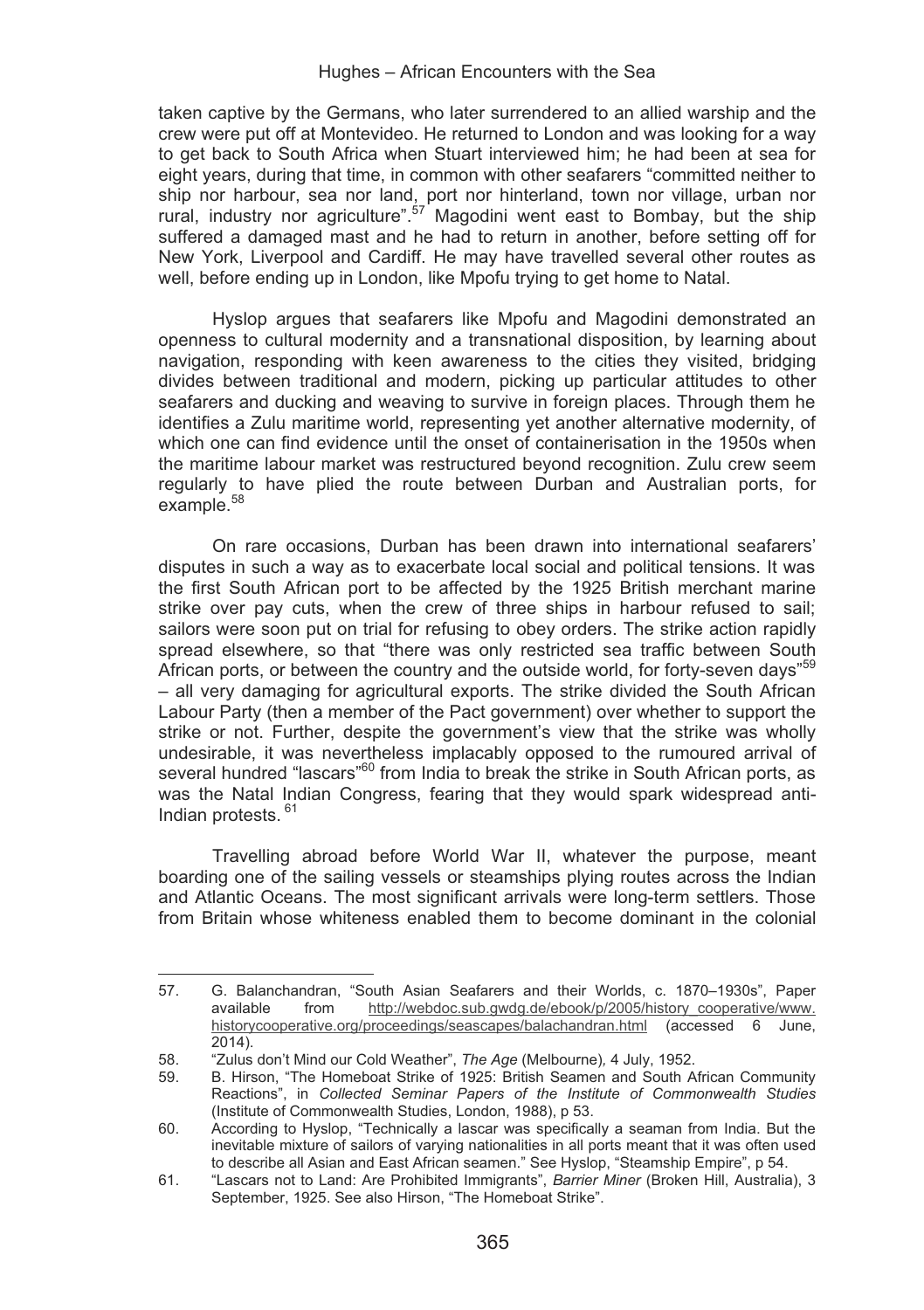order have been much written about (though generally not recently); $62$  the journey was arduous enough to be one-way in virtually all instances. Another much smaller group who deserve a mention were Africans from the Caribbean. Cobley notes that although the largest number settled at the Cape, such communities were to be found in every port from Walvis Bay to Durban, despite strict immigration regulations, often finding work at the docks.<sup>63</sup> Sea ports are particularly porous places the world over.

Though their numbers were also comparatively small, those who ventured across the sea from the 1880s to better themselves were enormously influential for having done so: people like John Nembula, John and Nokutela Dube and Qandeyana Cele. One or two left records of how difficult it had been for them to imagine that anyone who disappeared over the edge of the horizon would ever be able to get back; conquering such fears was part of the journey towards progress and modernity.<sup>64</sup> Herbert Dhlomo and a colleague were offered places to study in America in the 1920s; it is highly likely that the reason they failed to take them up was that they were too afraid of the sea to make the journey.<sup>65</sup> All of them may have grown up in communities where a well-founded fear of the Indian Ocean had been inculcated from an early age. In addition, as Alain Corbin notes, those schooled in devoutly Christian traditions would have been exposed to terrifying biblical representations of the sea:

Genesis imposed the vision of the "great abyss"; a place of unfathomable mysteries, an uncharted liquid mass, the image of the infinite and unimaginable over which the Spirit of God moved at the dawn of Creation. This quivering expanse, which symbolised, and actually was, the unknowable, was frightful in itself. There is no sea in the Garden of Eden. There is no place within the enclosed landscape of Paradise for the watery horizon whose surface extends as far as the eye can see. To attempt to fathom the mysteries of the ocean bordered on sacrilege, like an attempt to penetrate the impenetrable nature of God.<sup>66</sup>

Apart from arrivals and departures there have been passengers in transit; these have varied greatly from troops en route to theatres of war (sometimes almost unwittingly showing up the stresses and strains of a port trying to cope with war conditions, as in the 1942 "mutiny" of a shipload of British army and air force personnel on their way to Singapore<sup>67</sup>) to those on pleasure cruises. This is a phenomenon that most historians view as too frivolous to mention. Though dwarfed by operations in the Caribbean and Mediterranean and now frequently referred to as an "emerging market", 68 cruising up the eastern African coast has been possible since at least the 1930s, with Lourenco Marques/Maputo, Mozambique Island, Mombasa, Mauritius and Zanzibar popular points for shore

<sup>&</sup>lt;u> Alexandria de la contexta de la contexta de la contexta de la contexta de la contexta de la contexta de la c</u> 62. See for example R. Gordon, *Dear Louisa: History of a Pioneer Family in Natal, 1850*–*1888*  (Shuter & Shooter, Pietermaritzburg, 1970); and A. Hattersley, *The Natal Settlers 1849*– *1851* (Shuter & Shooter, Pietermaritzburg, 1949).

<sup>63.</sup> A. Cobley, "'Far from home': The Origins and Significance of the Afro-Caribbean Community in South Africa to 1930", *Journal of Southern African Studies*, 18, 2, 1992, pp 349–70.

<sup>64.</sup> H. Hughes, *First President: A Life of John L. Dube, Founding President of the ANC*  (Johannesburg, Jacana Media, 2011), p 83.

<sup>65.</sup> T. Couzens, *The New African: A Study of the Life and Work of H.I.E Dhlomo* (Ravan Press, Johannesburg, 1985), p 62.

<sup>66.</sup> A. Corbin, *The Lure of the Sea* (University of California Press, Berkeley and Los Angeles, 1994), pp 1–2.

<sup>67.</sup> G. Rubin, *Durban 1942: A British Troopship Revolt* (The Hambledon Press, London, 1992).

<sup>68.</sup> R. Dowling, "The Future of the Cruise Industry", in R. Dowling (ed.) *Cruise Ship Tourism* (CABI, Wallingford, 2006), p 426.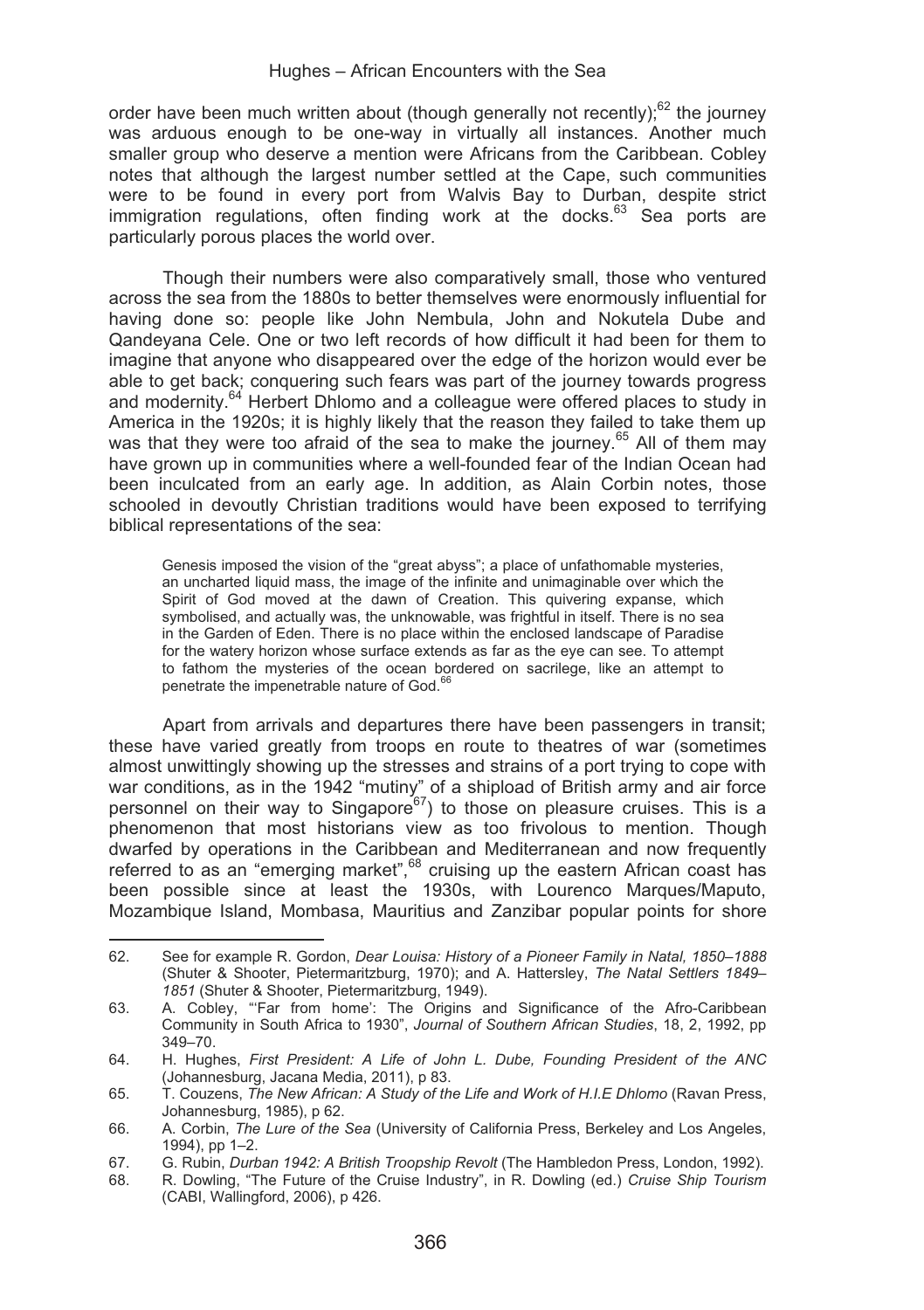visits. The impact on communities in these places over such a long time has barely begun to be understood.

Finally, there were those arriving and departing as most unwilling passengers, in the sense that they were not entirely free agents. As far as this particular stretch of coast is concerned, the most significant arrival was indentured workers from India, whose history in Natal has, like that of white settlers, been very extensively studied.<sup>69</sup> Then there were slaves. They have been mentioned already as survivors of shipwrecks, many of whom, it seems, settled in coastal communities and were absorbed into them. But there is more. In the 1980s, it may be remembered that a fierce debate was sparked by Julian Cobbing, who argued that the *mfecane* signified a sort of misplaced blame: far from the rise of the Zulu state causing havoc across the interior, it was the pincer movement of white settlers moving up from the west and slaving activity in the Delagoa Bay region that were responsible for widespread displacement in the interior.<sup>70</sup> Historians were generally sceptical of Cobbing's argument because of a lack of hard evidence in terms of the timing of these upheavals. There is research now in progress at the Virginia Museum of Fine Arts, Richmond, VA, which is unearthing evidence that may prove to be significant for this debate, and which implicates this coast more closely than many would have thought possible. As the curator explains, "We have documented a slave ship, the *Mercury*, from 1720, that among its cargo were 74 'boys and girls' from Natal harbor, and many others from Madagascar. Its destination was Rappahannock …"71

Rappahannock was part of the estate of Robert Carter Junior, one of the leading grandees in Virginia Colony; he was known as "King" Carter. On his death in 1732, he "had title to a third of a million acres and owned more than seven hundred enslaved Africans and African Americans".<sup>72</sup> It would seem, therefore, that slaves were transported from these shores to the southern colonies of the Union. This nugget must surely begin to change the way we think of the relationship between Natal and a slave trade stretching across not one but two oceans. It may even be that Oprah Winfrey's "baffling"<sup>73</sup> claim (made in 2005) that she had Zulu ancestry, may not be so far-fetched after all.

# **Conclusion**

Geographically, Durban may be at the extremity of the "folded ocean".<sup>74</sup> But from virtually every other perspective, a cursory review of the evidence presented here suggests that this city and its coast have long been closely connected into an

<u> Alexandria de la contrada de la contrada de la contrada de la contrada de la contrada de la contrada de la c</u>

<sup>69.</sup> Among many titles, one may cite S. Bhana and J. Brain, *Setting Down Roots: Indian Migrants in South Africa* (University of the Witwatersrand Press, Johannesburg, 1990); Desai and Vahed, *Inside Indenture*; U. Dhupelia-Mesthrie, *From Canefields to Freedom: A Chronicle of South African Indian Life* (Kwela Books, Cape Town, 2000); Y. Meer et. al., *Documents of Indentured Labour, Natal 1851*–*1917* (Institute of Black Research, Durban, 1980).

<sup>70.</sup> J. Cobbing, "The Mfecane as Alibi: Thoughts on Dithakong and Mbolompo", *Journal of African History*, 29, 1988, pp 487–519.

<sup>71.</sup> Personal communication, R. Woodward to H. Hughes, 1 December 2013.

<sup>72.</sup> R. Isaac, *Landon Carter's Uneasy Kingdom: Revolution and Rebellion on a Virginia Plantation* (Oxford University Press, Oxford, 2004), p 8.

<sup>73. &</sup>quot;Oprah's Baffling Claim of Zulu Blood", *The Telegraph,* 14 June 2005, available at http://www.telegraph.co.uk/news/worldnews/africaandindianocean/southafrica/1492039/Op rahs-baffling-claim-of-Zulu-blood.html (accessed 20 June 2014).

<sup>74.</sup> Bremner, "Folded Ocean", p 3.